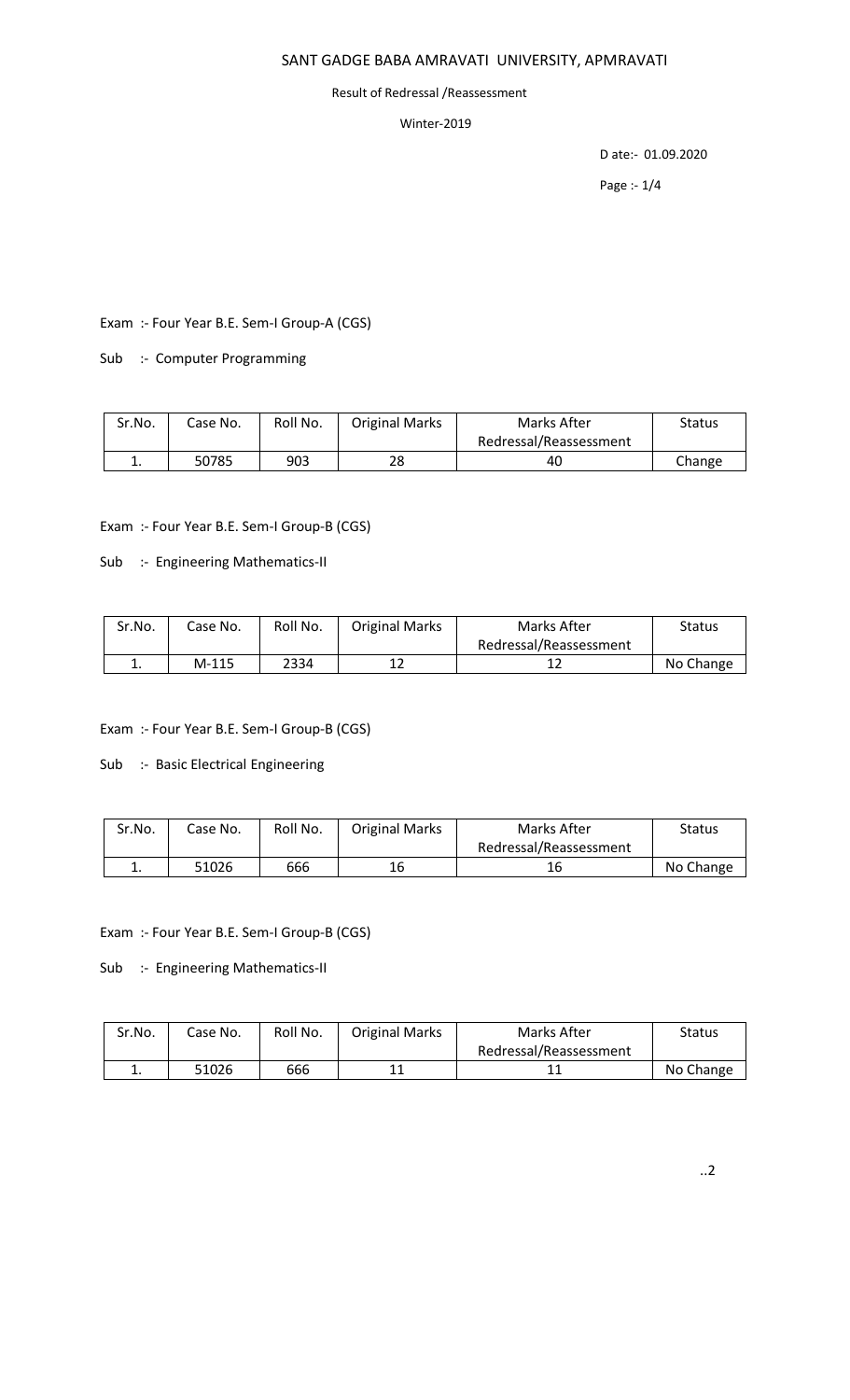Exam :- B.P.Ed. Sem-I (Two Year Course)

Sub :- Anatomy & Physiology

| Sr.No.   | Case No. | Roll No. | <b>Original Marks</b> | Marks After            | <b>Status</b> |
|----------|----------|----------|-----------------------|------------------------|---------------|
|          |          |          |                       | Redressal/Reassessment |               |
| <b>.</b> | 51156    | 17020    | 20                    | 28                     | Change        |

Exam :- LL.B. Ist Sem (3 Yr. Sem. Patt.)

Sub :- Contract-I

| Sr.No. | Case No. | Roll No. | <b>Original Marks</b> | Marks After            | Status    |
|--------|----------|----------|-----------------------|------------------------|-----------|
|        |          |          |                       | Redressal/Reassessment |           |
| . .    | $M-113$  | 805      | 25                    | دے                     | No Change |

Exam :- LL.B. Ist Sem (3 Yr. Sem. Patt.)

Sub :- Constitutional Law-I

| Sr.No. | Case No. | Roll No. | <b>Original Marks</b> | Marks After            | Status    |
|--------|----------|----------|-----------------------|------------------------|-----------|
|        |          |          |                       | Redressal/Reassessment |           |
| . .    | $M-113$  | 805      | 30                    | 30                     | No Change |

Exam :- LL.B. Ist Sem (3 Yr. Sem. Patt.)

Sub :- Law of Crimes

| Sr.No.   | Case No. | Roll No. | <b>Original Marks</b> | Marks After            | Status    |
|----------|----------|----------|-----------------------|------------------------|-----------|
|          |          |          |                       | Redressal/Reassessment |           |
| <b>.</b> | 51218    | 397      | 25                    | 25                     | No Change |

Exam :- LL.B. Ist Sem (3 Yr. Sem. Patt.)

Sub :- Constitutional Law-I

| Sr.No. | Case No. | Roll No. | <b>Original Marks</b> | Marks After            | Status |
|--------|----------|----------|-----------------------|------------------------|--------|
|        |          |          |                       | Redressal/Reassessment |        |
| . .    | 51218    | 397      | 30                    | دے                     | Change |

Exam :- M.Sc. (Chemistry) Semester-I (CBCS)(New)

Sub :- Organic Chemistry

| Sr.No.   | Case No. | Roll No. | <b>Original Marks</b> | Marks After            | Status |
|----------|----------|----------|-----------------------|------------------------|--------|
|          |          |          |                       | Redressal/Reassessment |        |
| <b>.</b> | 4577     | 12232    | 20                    | ، ے                    | Change |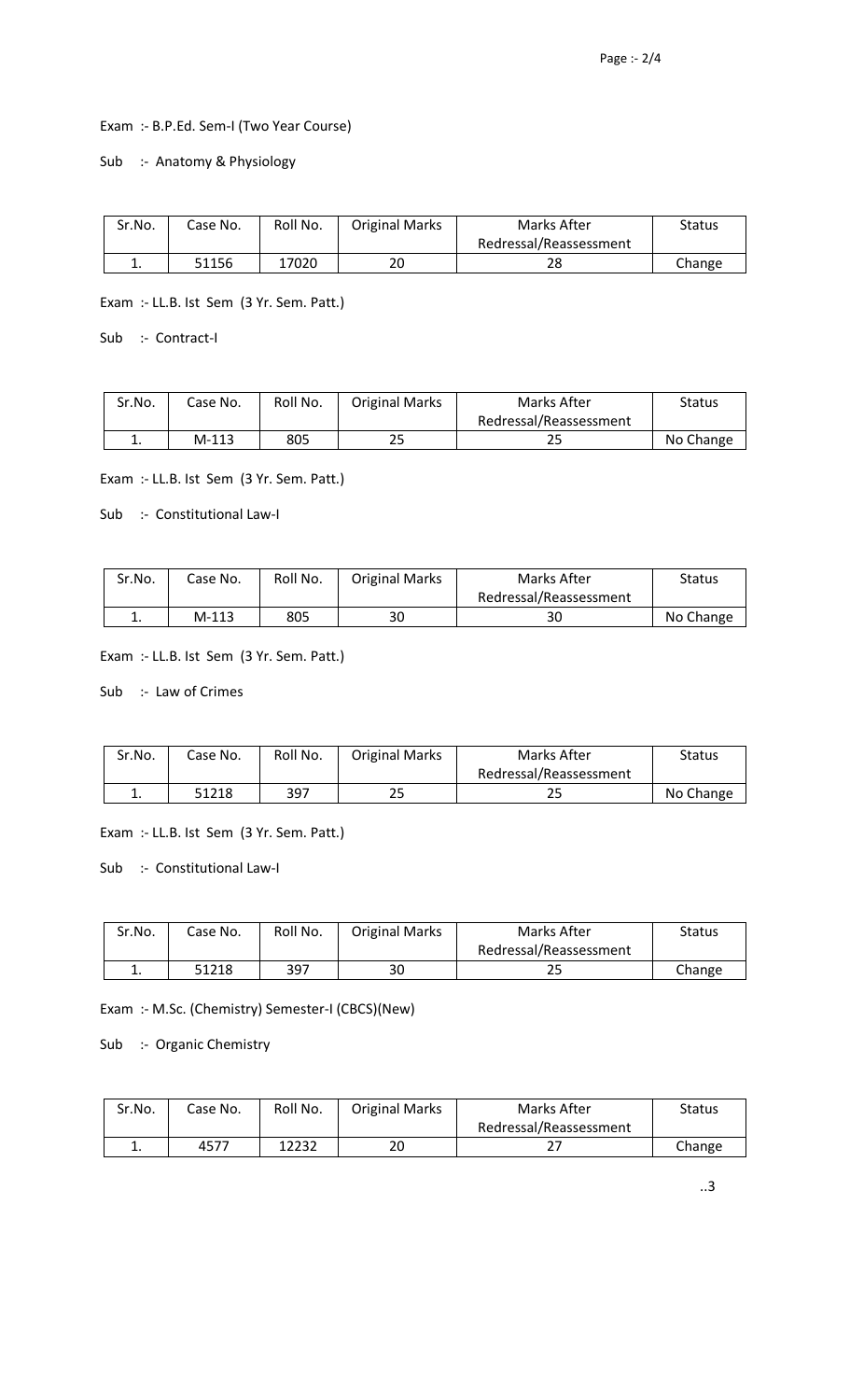Exam :- Doctor of Philosophy Course Work (Faculty of Sci. & Tech.)

| :- Fac-Engg & Tech-Module-I Research Mathodology<br>Sub |  |
|---------------------------------------------------------|--|
|---------------------------------------------------------|--|

| Sr.No.           | Case No. | Roll No. | <b>Original Marks</b> | Marks After            | <b>Status</b> |
|------------------|----------|----------|-----------------------|------------------------|---------------|
|                  |          |          |                       | Redressal/Reassessment |               |
| 1.               | 51201    | 5453     | 32                    | 40                     | Change        |
| 2.               | 51203    | 5528     | 29                    | 41                     | Change        |
| 3.               | M-119    | 5619     | 32                    | 32                     | No Change     |
| 4.               | $M-120$  | 5005     | 17                    | 24                     | Change        |
| $\overline{5}$ . | $M-121$  | 5053     | 34                    | 23                     | Change        |
| 6.               | $M-122$  | 5056     | 35                    | 28                     | Change        |
| 7.               | $M-123$  | 5061     | 11                    | 20                     | Change        |
| 8.               | $M-124$  | 5080     | 31                    | 31                     | No Change     |
| 9.               | $M-125$  | 5094     | 35                    | 29                     | Change        |
| 10.              | $M-126$  | 5112     | 33                    | 30                     | Change        |
| 11.              | $M-127$  | 5123     | 30                    | 21                     | Change        |
| 12.              | $M-128$  | 5141     | 35                    | 35                     | No Change     |
| 13.              | $M-130$  | 5206     | 36                    | 36                     | No Change     |
| 14.              | $M-131$  | 5213     | 18                    | 24                     | Change        |
| 15.              | $M-132$  | 5214     | 34                    | 34                     | No Change     |
| 16.              | $M-133$  | 5217     | 33                    | 33                     | No Change     |
| 17.              | M-134    | 5343     | 32                    | 28                     | Change        |
| 18.              | $M-135$  | 5349     | 25                    | 14                     | Change        |
| 19.              | M-138    | 5436     | 29                    | 29                     | No Change     |
| 20.              | $M-140$  | 5443     | 32                    | 22                     | Change        |
| 21.              | $M-141$  | 5520     | 35                    | 24                     | Change        |
| 22.              | $M-143$  | 5529     | 34                    | 26                     | Change        |
| 23.              | $M-144$  | 5574     | 20                    | 20                     | No Change     |
| 24.              | $M-145$  | 5579     | 33                    | 25                     | Change        |
| 25.              | $M-151$  | 5617     | 23                    | 23                     | No Change     |
| 26.              | M-146    | 5580     | 35                    | 29                     | Change        |
| 27.              | $M-147$  | 5583     | 32                    | 26                     | Change        |
| 28.              | $M-148$  | 5588     | 50                    | 51                     | Change        |
| 29.              | M-149    | 5600     | 33                    | 29                     | Change        |
| 30.              | $M-150$  | 5615     | 33                    | 23                     | Change        |
| 31.              | $M-152$  | 5586     | 26                    | 26                     | No Change     |
| 32.              | 51199    | 5447     | 38                    | 34                     | Change        |

Exam :- Doctor of Philosophy Course Work (Faculty of Sci. & Tech.)

Sub :- Fac-Humanities-Module-I Research Mathodology

| Sr.No. | Case No. | Roll No. | <b>Original Marks</b> | Marks After            | <b>Status</b> |
|--------|----------|----------|-----------------------|------------------------|---------------|
|        |          |          |                       | Redressal/Reassessment |               |
|        | $M-116$  | 3012     | 10                    | 14                     | Change        |
|        | $M-117$  | 3223     | 28                    | 24                     | Change        |
|        | M-118    | 3238     | 25                    | 17                     | Change        |

Exam :- M.Com.Part-I Sem-I (CGS)

Sub :- Services Marketing & Customer Relationship Mngt.

| Sr.No. | Case No. | Roll No. | <b>Original Marks</b> | Marks After            | Status |
|--------|----------|----------|-----------------------|------------------------|--------|
|        |          |          |                       | Redressal/Reassessment |        |
| ᆠ.     | 6851     | 7442     | ⊥ر                    |                        | Change |